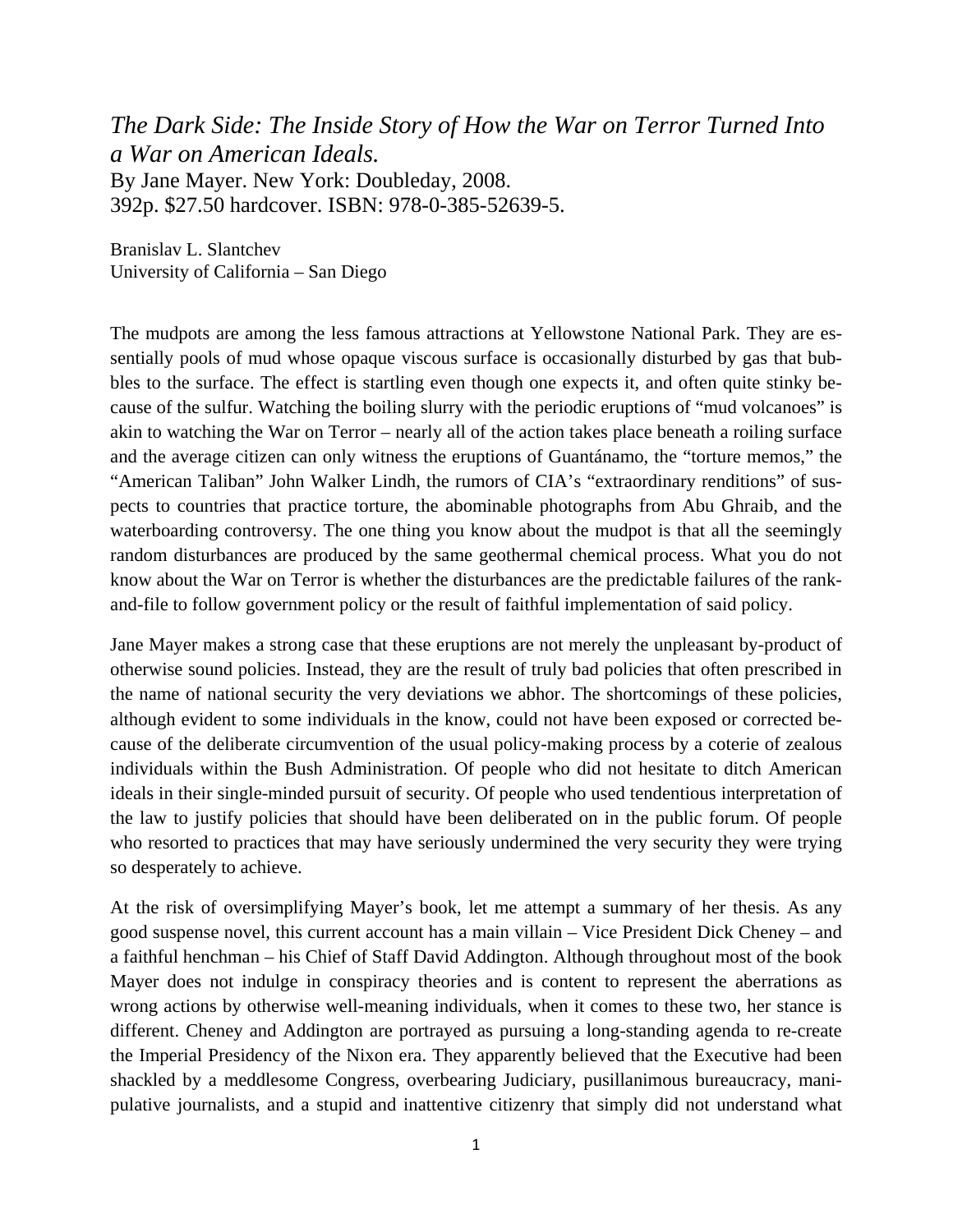was best for it. The extreme legal doctrine that "the president, as commander in chief, had the authority to disregard virtually all previously known legal boundaries if national security demanded it" (51) is not something that either Congress or the American public would care to acquiesce to under normal circumstances. But during the feverish months after 9/11 when the overriding concern of just about everyone in and out of government was to prevent follow-up terrorist attacks, Cheney and Addington could finally have their way. In Mayer's words, "the tragedy of September 11 presented an extraordinary opportunity […] for putting their extreme principles into practice" (51).

Citing the wonderfully protean concept of national security, Cheney and Addington recruited several other choice individuals – key among them John Yoo, the deputy chief in the Justice Department's Office of Legal Counsel – to find legal justifications for abrogating policies designed to protect the defendants' rights. The new policies would focus on obtaining "actionable" information as quickly as possible to preempt future terrorist attacks. When one is only interested in information regardless of whether the methods used to obtain it would enable it to stand up in court, interrogation no longer has to be bound by the rules of due process. When one believes that devastating attacks are imminent, it is imperative to obtain information that could be used to prevent them. Indeed it would be immoral to delay. If the suspect refuses to talk, this mindset can easily justify extreme measures, even torture, to extract the information. And so it did. From the very beginning and without any debate on the wisdom of that position, Cheney and Addington had decided that the War on Terror would require us to abandon the "niceties" of due process. "Rather than seeing the American legal system as the country's greatest strength, it was instantly regarded as a burden" (52).

Law, like most people, will confess if you torture it long enough. It will confess even if there is nothing to confess to. In the event, the confession arrived on August 1, 2002 in the form of a memorandum from the Office of Legal Counsel (OLC) written by Yoo but signed by Assistant Attorney General Jay Bybee. After redefining torture in a way that would leave out many of the practices of the Spanish Inquisition (which itself was too simplistic in its approach because it did not have access to modern psychology to make them even more effective), the memo broke new grounds by arguing that the President could make torture legal by authorizing it (152). This in effect would put the President beyond the reach of any law, and it is no wonder that the Supreme Court struck down a previous attempt to assert "inherent powers" of the Presidency under Truman. The authors must have been aware of that unpalatable precedent because they took great care to keep the memo secret (and indeed, parts of it still are).

Now, one may wonder why a memo from OLC is so important. After all, the memo is not law; it is just an opinion from someone in some office at the Department of Justice (DOJ). That was my first reaction too: why should I care what some lawyer whose name I had never heard before from some government office I had never heard of thinks about torture? The problem is that OLC is not just any DOJ office. It is *the* legal adviser to the executive branch and its interpretations of law are binding on the government. When OLC says torture is legal, then for all practical purpos-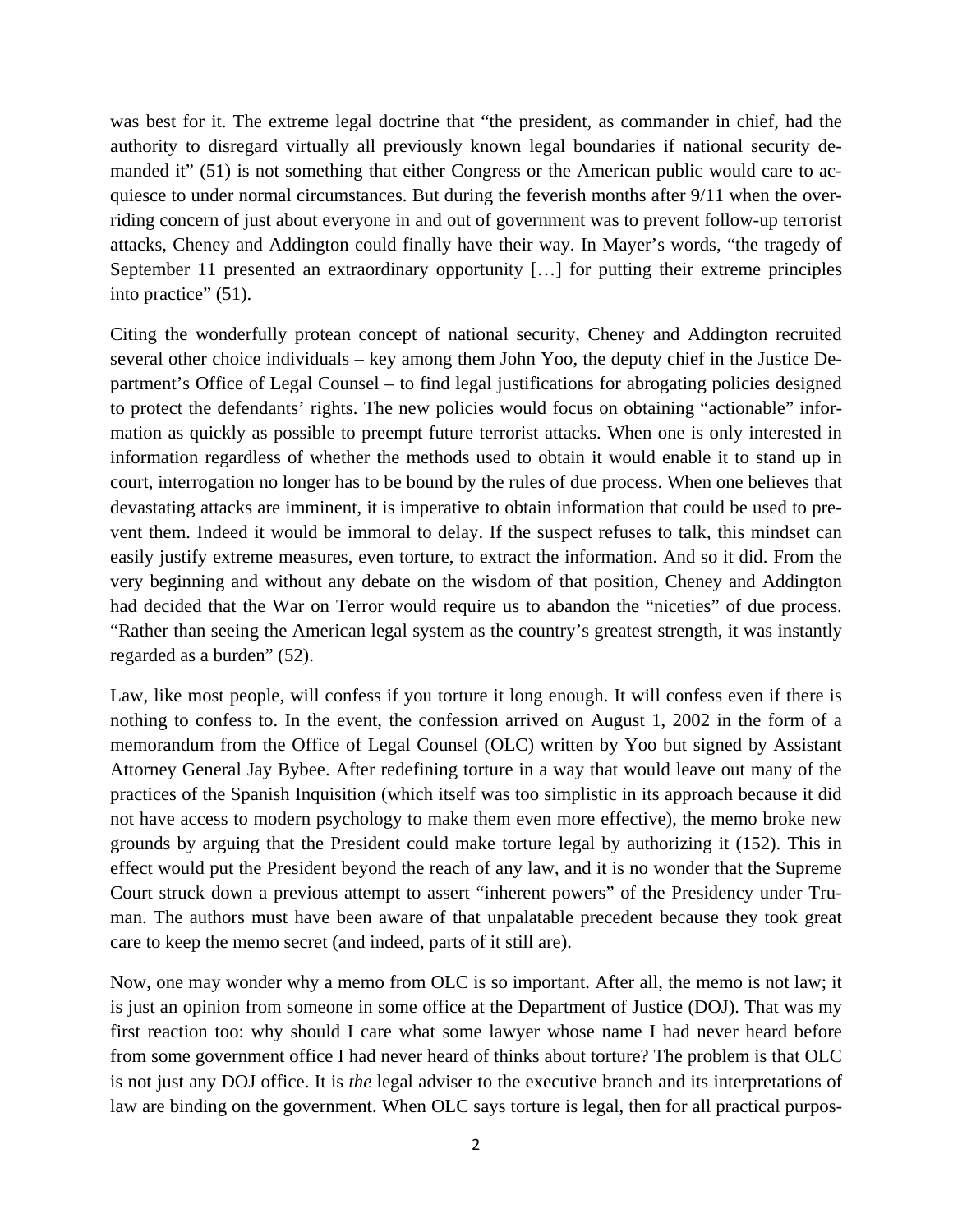es it is, unless the Attorney General overrides that opinion or the courts strike it down. As Mayer puts it, "it is nearly impossible to prosecute U.S. officials who followed that advice on good faith" (65). No wonder then that Jack Goldsmith, the OLC head in 2003, referred to these memos as "golden shields." (At this point one may stop to ponder the wisdom of a system that allows the members of OLC to be political appointees. The government deciding who can give it "get out of jail free" cards? Say it ain't so!)

Behind these golden shields, the War on Terror unfolded with predictable ferocity. The CIA established a worldwide network of "black sites" to which they could kidnap individuals on the mere suspicion of being connected to terrorism (in the case of Khaled el-Masri, having an Arab name that sounded like that of an important Al Qaeda operative was enough of a connection, 282- 287). What the CIA did there is not exactly clear but it is known to have waterboarded several suspects and subjected many more to extreme forms of interrogation. At least two have died in CIA custody and then there is the uncertain but easily surmisable fate of those it "extraordinarily rendered" to the intelligence services of countries with unsavory regimes that regularly practice torture (Egypt and Syria, among others). The military – which we would normally expect to follow its own Uniform Code of Military Justice – did little better with the "unlawful enemy combatants" under its supervision at the legal limbo of Guantánamo and at the universally reviled prison of Abu Ghraib. Contrary to the vehement protestations of high-ranking U.S. officials (e.g., the President and Rumsfeld among others), Mayer argues that these abuses were not simply regrettable aberrations of individual soldiers or agents. They were systematic practices deliberately instituted as government policy. Some, like Rumsfeld, would flatly refuse to discuss the detainees (188), and others who dared question the practices would be regarded as squeamish and insufficiently patriotic, and in some instances (e.g., Goldmisth, 294) would be forced to resign.

This is potent and disturbing stuff. But the book is not nearly as effective as it could have been. The main problem is that it is neither fish nor fowl. If, as the title suggests, it is meant to be a narrative of how particular policies came into being outside proper channels and without sufficient deliberation, then the book suffers from being almost entirely reliant on unverified (and unverifiable) claims made in anonymous interviews. I am not unrealistic and I do realize that asking for corroboration may be impractical if not outright impossible when we are dealing with current affairs. But one does have to wonder about the veracity of claims of "he said, she said" nature especially when they are not cross-checked with, or even flatly contradict, others.

For instance, there are numerous references to people from the FBI criticizing the CIA's handling of suspects. Their basic claim is that had the Administration allowed the FBI to get involved rather than giving the know-nothings from the CIA *carte blanche* to run wild and incompetent, everything would have been so much better (202-204). According to these FBI people, the CIA's interrogation tactics were fatally flawed, and the Agency messed up obvious leads, allowed itself to be led down blind alleys, and abused the suspects in the process. The presumption (often stated outright) is that the FBI would have gotten better results without the controversial techniques. Before we get carried away here, perhaps we should remind ourselves that the FBI's own record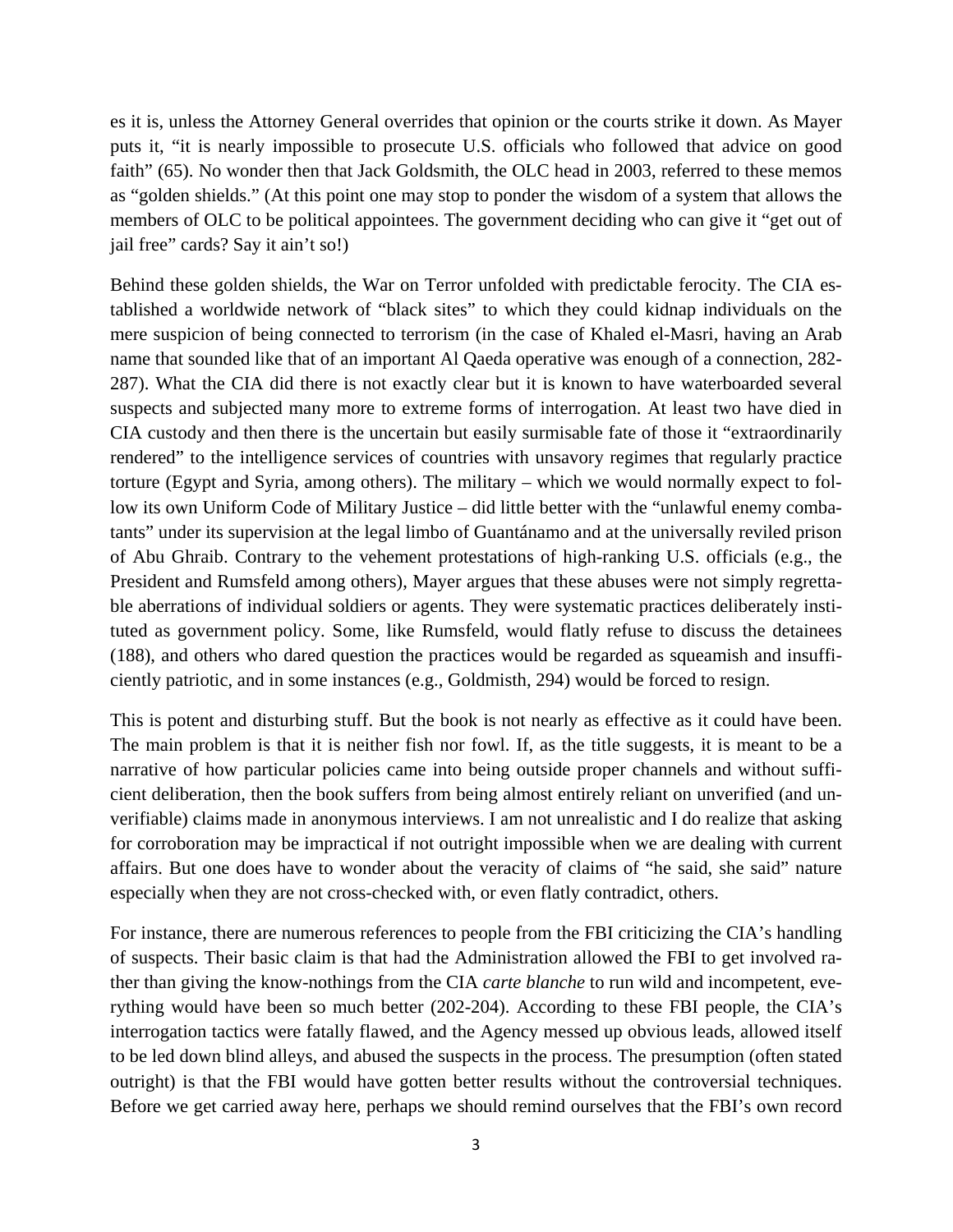is not exactly spotless. Leaving aside the Bureau's behavior during the Vietnam War and Civil Rights era, it is not difficult to find instances of less-than-stellar performance in the recent past. We do not even have to dwell on Ruby Ridge, Waco and the blowback that was the Oklahoma City bombing. We may want to recall that the 9/11 hijackers operated in the United States for months before the fatal September. We may also want to recall the 2007 admissions by FBI director Mueller about the Bureau using the Patriot Act "improperly" to obtain information in illegal ways (NYT, March 10, 2007). This is not meant to absolve the CIA. It is meant to remind us that we do not really have tangible data measuring performance in analogous situations that we could use to assess the relative success of the two agencies.

If, on the other hand, the book is meant to criticize the Bush Administration's handling of the War on Terror, then it fails on two accounts. First, it must squarely confront the fact that there has been no terrorist attack on American soil since 2001. Mayer alleges that it may be that the government's policies are unrelated to this because "it is hard to know if the Bush Administration's success represents the vanquishing of new credible threats, or rather the absence of any" (330). Since we do not know exactly what plots, if any, were foiled, one is, of course, free to believe that the terrorist who tried to attack the U.S. with mind-numbing regularity prior to 9/11 have somehow grown quiescent, and that this has nothing to do with the loss of training facilities and safe haven in Afghanistan, with the need to hide from relentless pursuit all around the globe, or with the operational difficulties resulting from increased inter-governmental cooperation.

Without hard data, of course, these ruminations are neither here nor there. This, however, brings me to the second problem. In order to establish that a policy is bad, one must provide a workable alternative against which we may evaluate it. We cannot just posit an unrealistic ideal  $-$  e.g., Islamic terrorist suspects will confess willingly if we only sipped coffee and discussed theology in Arabic with them (no, I am not making this up: see the implications from John Walker Lindh's case on p. 99 or Al-Libi's case on p. 105) – and then judge against it. Something leads me to believe that not all, and perhaps even not many, terrorists will be quite that cooperative (149). What are we to do if they would not cooperate?

This, of course, is the crux of the problem and unfortunately it is precisely here that the book falls eerily silent. The big question can be stated bluntly: Should terrorism be treated as a crime or an act of war (80-88)? How we treat detainees then depends on the answer to that question. If terrorism is a crime, then our goal would be the prosecution of suspects. If it is an act of war, then our goal can at most be the extraction of information (one cannot prosecute soldiers for fighting unless they commit war crimes, and even then it is tricky). If our goal is to obtain tactical information to prevent future attacks, how far can we go in interrogating detainees? What if the methods we use make it impossible to prosecute suspects later on? If we cannot prosecute them, what do we do with them once we have "milked them dry"? Are all methods that the Red Cross says are "tantamount to torture" beyond the pale? If not, how far can we go and under what conditions  $(227)?$